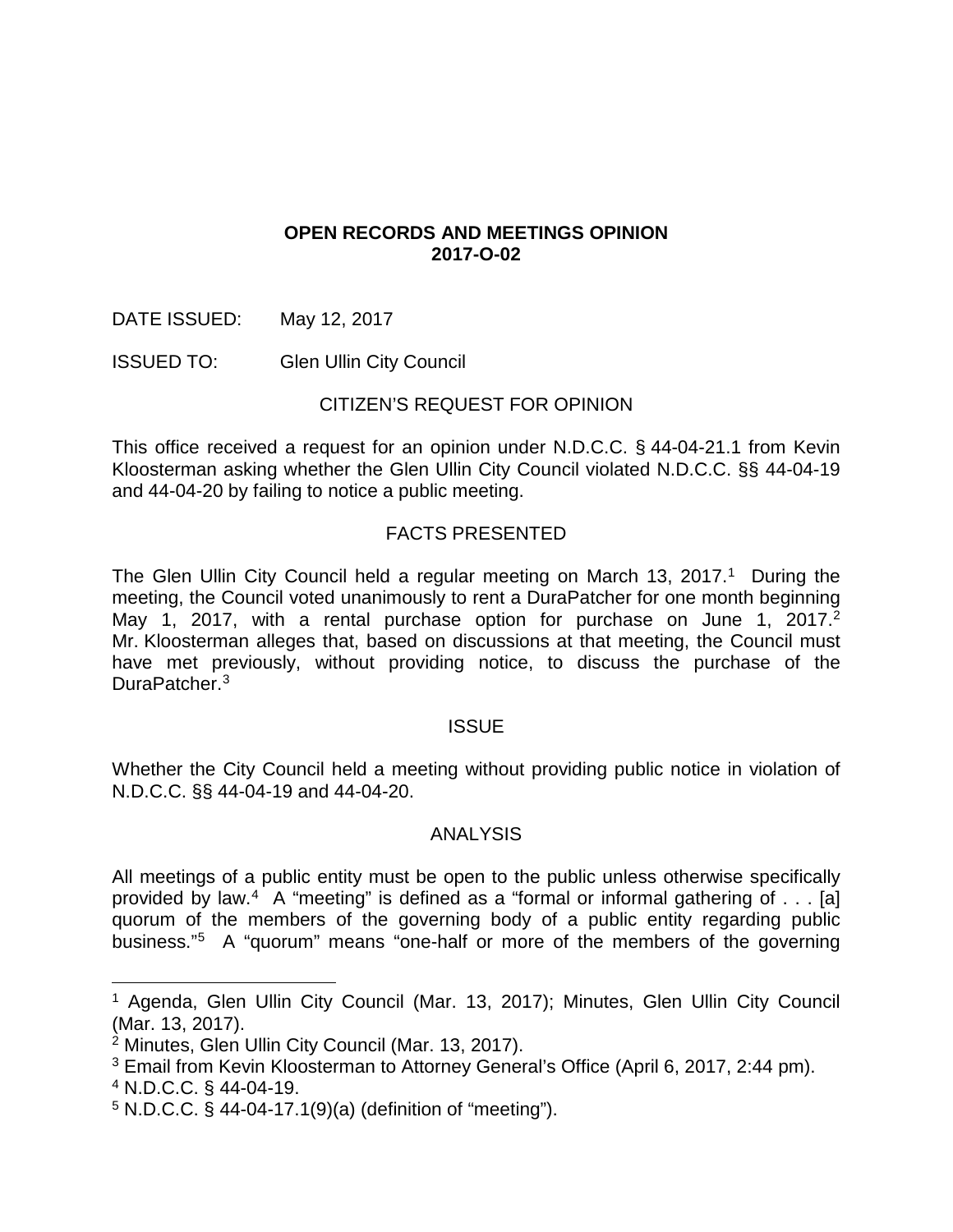### OPEN RECORDS AND MEETINGS OPINION 2017-O-02 May 12, 2017 Page 2

body, or any smaller number if sufficient for a governing body to transact business on behalf of the public entity."[6](#page-1-0) "Public business" includes all matters that relate or may foreseeably relate in any way to the performance of the public entity's governmental functions or use of public funds and include "any matter over which the public entity has supervision, control, jurisdiction, or advisory power."[7](#page-1-1) Meetings must be open to the public, $8$  preceded by sufficient public notice, $9$  and summarized in sufficient minutes.<sup>[10](#page-1-4)</sup>

In preparing this opinion, I asked each Council member to individually submit a statement documenting conversations with any other Council member regarding the purchase of the DuraPatcher. According to the statements, prior to the March 13, 2017, meeting, four of the seven Council members met one morning with the DuraPatcher salesman who answered questions and provide updated "literature," rental rates, and purchase information.<sup>11</sup> The Council members believed it was their duty to obtain information about the DuraPatcher to bring to the full Council at the next regularly scheduled meeting.

This office has long recognized that the definitions of "meeting" and "public business" cover all stages of the decision-making process, including information gathering. [12](#page-1-6) Because a quorum of the City Council met and gathered information on a topic of public business, a "meeting" was held subject to open meeting laws. The City Council violated open meeting laws when it failed to post notice or take minutes of the meeting.

# **CONCLUSION**

The City Council violated open meeting laws when it failed to post notice or create minutes of a meeting in which a quorum was present and received information on public business.

- <span id="page-1-2"></span><sup>8</sup> N.D.C.C. § 44-04-19.
- <span id="page-1-3"></span><sup>9</sup> N.D.C.C. § 44-04-20.
- <span id="page-1-4"></span><sup>10</sup> N.D.C.C. § 44-04-21.

<span id="page-1-0"></span> $6$  N.D.C.C. § 44-04-17.1(15) (definition of "quorum").

<span id="page-1-1"></span> $7$  N.D.C.C. § 44-04-17.1(12) (definition of "public business").

<span id="page-1-5"></span><sup>11</sup> *See* Statement of Terri Kloosterman (Apr. 21, 2017); Statement of Audrey Duppong (Apr. 23, 2017); Statement of Doug Martwick (Apr. 21, 2017); Statement of Dennis Emter (Apr. 23, 2017); Statement of Gary Glasser (Apr. 23, 2017); Statement of Anthony Schirado (Apr. 21, 2017); and Statement of Sid White (Apr. 21, 2017).

<span id="page-1-6"></span><sup>12</sup> N.D.A.G. 2015-O-06; N.D.A.G. 2014-O-23; N.D.A.G. 2014-O-19; N.D.A.G. 2012-O- -02; N.D.A.G. 2011-O-04; N.D.A.G. 2008-O-13; N.D.A.G. 2004-O-15; N.D.A.G. 2004-O- -08; N.D.A.G. 98-O-11; N.D.A.G. 98-O-05.